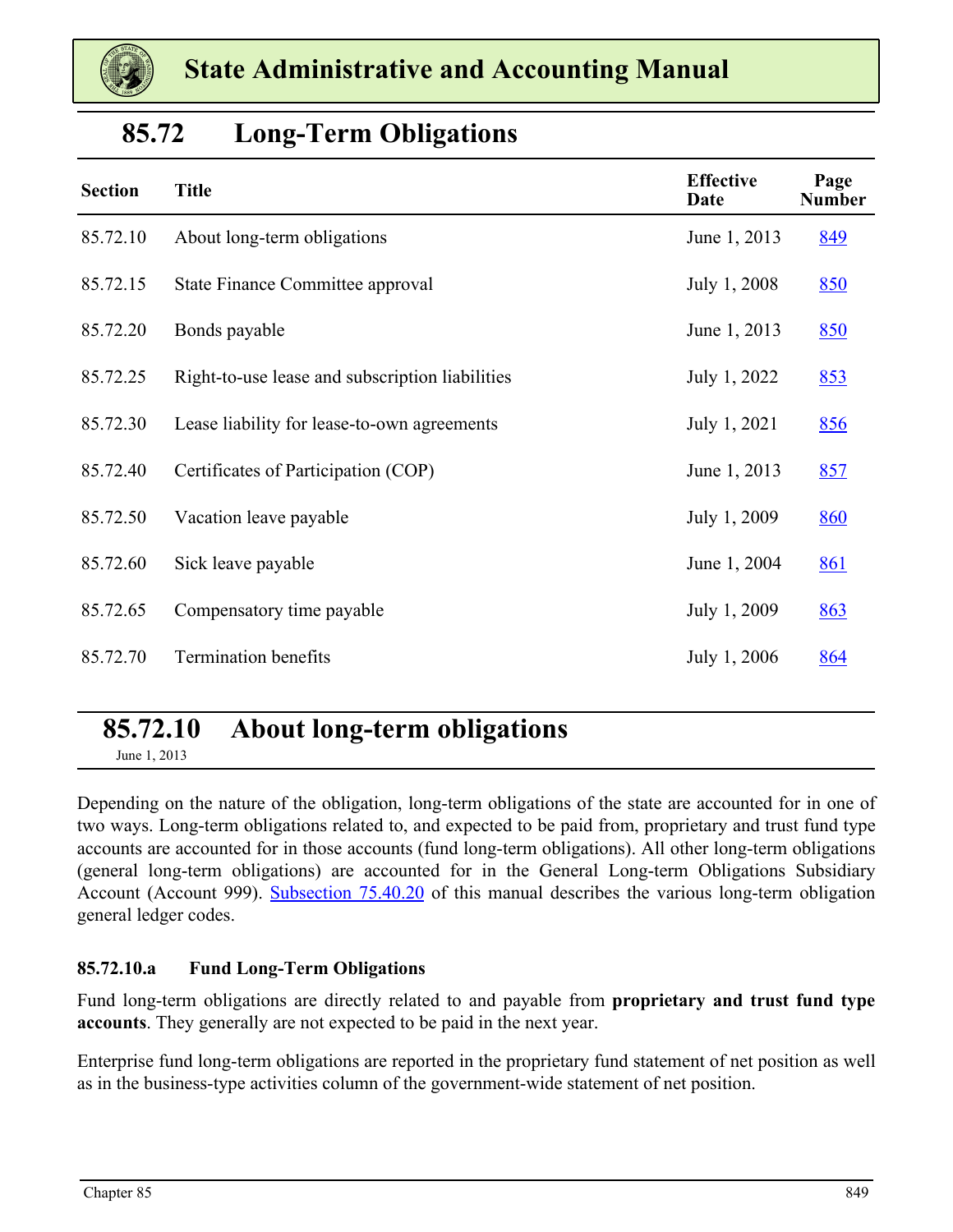<span id="page-1-0"></span>

Internal service fund long-term obligations are reported in the internal service funds column in the proprietary fund statement of net position as well as in the governmental activities column in the government-wide statement of net position.

Trust fund long-term obligations are reported in the statement of fiduciary net position.

### **85.72.10.b General Long-Term Obligations**

All long-term indebtedness of the state which is not classified as a fund obligation should be accounted for as a general long-term obligation. General long-term obligations are liabilities that will not be paid by expending available resources as of the end of the current fiscal year.

General long-term obligations are not reported in governmental funds, but are reported in the governmental activities column in the government-wide statement of net position.

# **85.72.15 State Finance Committee approval**

July 1, 2008

The State Finance Committee (established under [Chapter 43.33 RCW](https://app.leg.wa.gov/RCW/default.aspx?cite=43.33)) is composed of the Governor, Lieutenant Governor and State Treasurer, the latter being designated by law as chairman. The Office of the State Treasurer provides administrative support to the State Finance Committee.

**Bonds.** By law, the State Finance Committee is delegated authority to supervise and control the issuance of all state bonds. Bonds are authorized by the legislature for the purpose of providing funds to finance the projects described and authorized by the legislature in the capital, transportation, and/or operating appropriations bills. By statutory provisions, certain higher education institutions have authority to issue revenue bonds.

**Financing Contracts**. [RCW 39.94.010](https://app.leg.wa.gov/RCW/default.aspx?cite=39.94.010) requires that all financing contracts of the state for the acquisition of real and personal property, which provide for payments over a term of more than one year, be subject to approval by the State Finance Committee.

[RCW 28B.10.022](https://apps.leg.wa.gov/rcw/default.aspx?cite=28B.10.022) requires that similar financing contracts of the regional universities, the Evergreen State college and the state board for community and technical colleges, as well as some of the financing contracts of state colleges, be subject to approval by the State Finance Committee. [RCW 28B.10.022](https://apps.leg.wa.gov/rcw/default.aspx?cite=28B.10.022) also allows the board of regents of a state university to enter into certain financing contracts on their own.

However, except for financing contracts for research facilities or equipment described under [Chapter](https://app.leg.wa.gov/RCW/default.aspx?cite=28B.140)  [28B.140 RCW](https://app.leg.wa.gov/RCW/default.aspx?cite=28B.140), the board of regents must notify the State Finance Committee at least sixty days prior to entering into such contracts.

### **85.72.20 Bonds payable**

June 1, 2013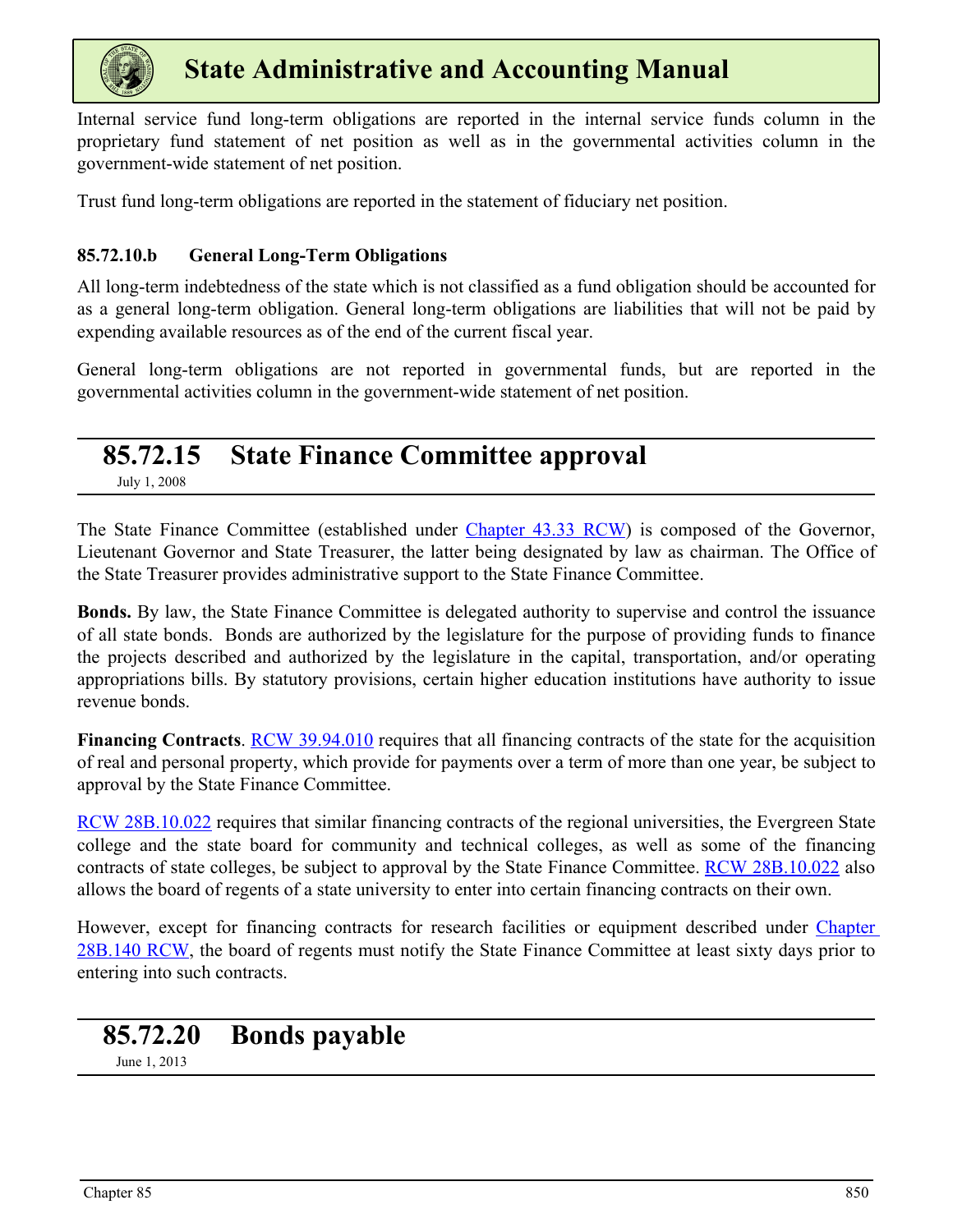

#### **85.72.20.a**

Amounts owed from the issuance of long-term debt under a formal legal procedure and secured either by the pledge of specific revenues or by the full faith and credit of the state are recorded as Bonds Payable. Bond issues for the state of Washington include:

- **General Obligation Bonds** Statewide bond issues that are secured by an unconditional pledge of the full faith and credit and taxing power of the state.
- **Zero-Coupon General Obligation Bonds**  These bonds are also secured by an unconditional pledge of the full faith and credit and taxing power of the state. They are sold at a deep discount without coupons and accrete to full value at maturity.
- **Revenue Bonds** These bond issues do not involve a pledge of the full faith and credit of the state. The University of Washington issues general revenue bonds that are payable from general revenues, including student tuition and fees, grant indirect cost recovery, sales and services revenue, and investment income. Other revenue bonds, including those issued by other colleges and universities, are payable from identified sources of revenue which are generally derived from the assets acquired or constructed with the bond proceeds.
- **• Refunding Bonds** When advantageous and permitted by statute and bond covenants, the State Finance Committee can authorize current or advance refundings of outstanding general obligation bonds. Refunding bonds are issued to retire bonds already outstanding. Colleges and universities may also issue refunding bonds to refund their outstanding revenue bonds.

#### **85.72.20.b**

When issued, the bonds discussed above specify principal repayments as:

- **Term Bonds** Bonds for which the entire principal matures on one date.
- **Serial Bonds** Bonds for which the principal is repaid in periodic installments over the life of the issue.

#### **85.72.20.c**

**Bond Accounting** – Bonds are accounted for in one of two ways depending on whether they are classified as fund obligations or general long-term obligations.

• **Fund Bond Debt** – Bond obligations related to and intended to be paid from proprietary and trust fund type accounts are recorded in such accounts. Refer to Subsection 85.85.30 of this manual for illustrative entries for issuance and servicing of fund bond debt. If deemed material, original issue discounts (OID) and original issue premiums (OIP) are recorded using GL Codes 1910 "Unamortized Discount on Bonds Sold," and 5910 "Unamortized Premiums on Bonds Sold" respectively and amortized over the life of the bonds using GL Code 6512 "Amortization Expense" Subobject WB "Amortization." Issuance costs, including underwriters' discounts, are recorded as expenses using GL Code 6510 "Cash Expenditures/Expenses" and appropriate object codes such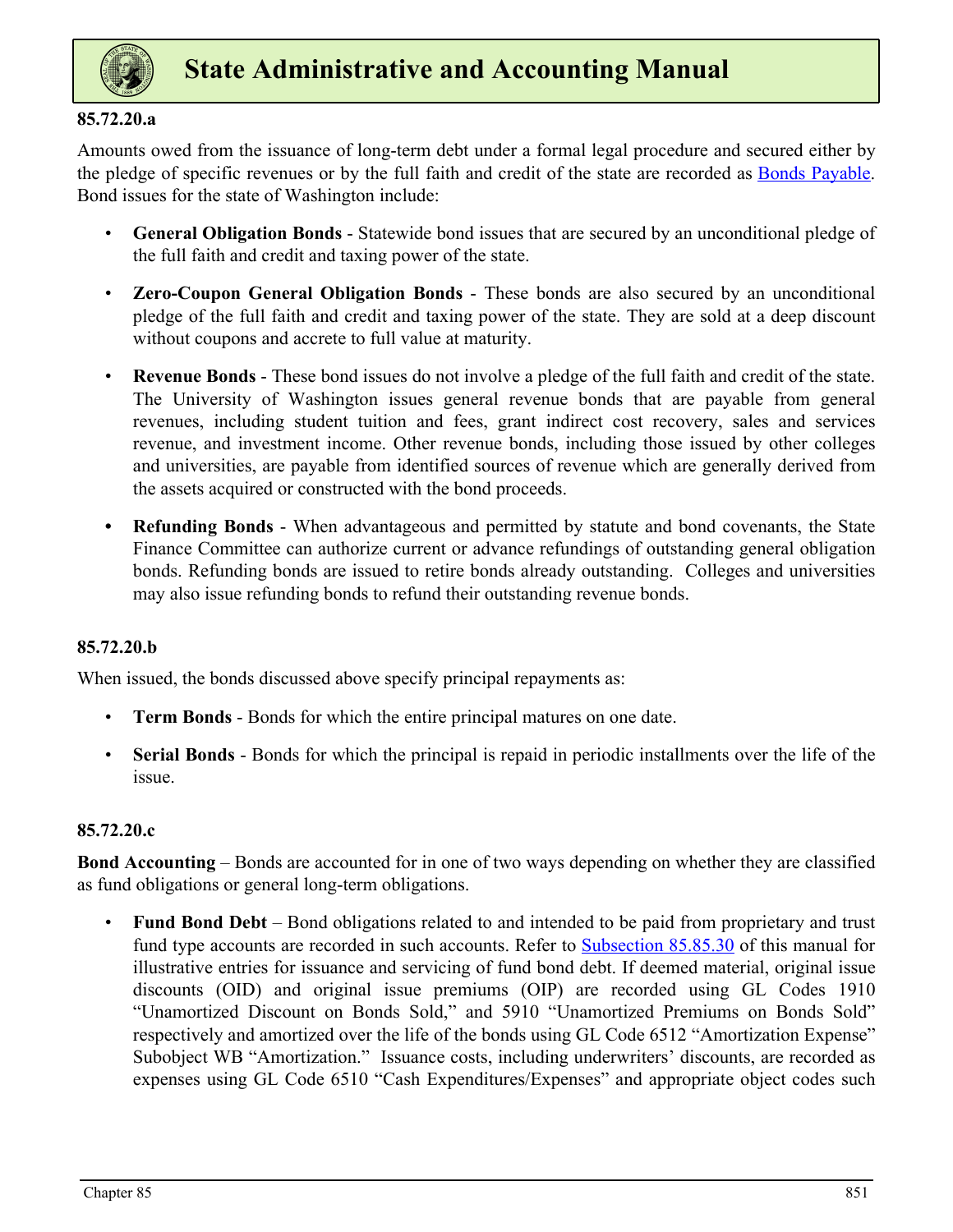

as C or E or Subobject PC "Other Debt Costs." If the OIP or OID is deemed immaterial, they should be recorded in the same manner as the other issuance costs.

• **General Bond Debt** - When bonds are issued that are not fund obligations, the liability for the par amount of the bonds issued is recorded in Account 999 "General Long-Term Obligations Subsidiary Account." In addition, the account receiving the proceeds records the par amount of the bonds using Revenue Source Code 0860 "Bonds Issued" or 0864 "Taxable Bonds Issued." Original issue premiums and discounts are recorded to Revenue Source Code 0863 "Original Issue Premium - Bonds" or 0862 "Original Issue Discount - Bonds." Issuance costs, including underwriters' discounts, are recorded as expenditures using appropriate object codes such as C or E or Subobject PC "Other Debt Costs." The debt service activity, which includes redeeming the bonds and making interest payments, is recorded in a debt service fund type account. Refer to Subsection 85.85.35 of this manual for illustrative entries for issuance and servicing of general bonded debt.

#### **85.72.20.d Refunding Bonds**

When advantageous and permitted by statute or bond covenants, the state refunds outstanding bonds. Refunding occurs when new debt is issued to provide resources to satisfy the debt service requirements of an outstanding bond issue.

An economic gain or loss arises because of a refunding. The economic gain or loss is computed by determining the difference between the present value of cash flow requirements of the refunded debt and the present value of cash flow requirements of the refunding debt. The economic gain or loss is disclosed in the notes to the financial statements in the state's Annual Comprehensive Financial Report (ACFR).

There are two types of refunding:

- **Current Refunding**  To qualify as a current refunding, the refunded debt must all mature or be redeemed within 90 days from the date of issuance of the refunding debt.
- **Advance Refunding** In an advance refunding, the net proceeds of the refunding issue are used to purchase U.S. Government securities, which are placed in irrevocable trusts with escrow agents to provide for all future debt service payments on the refunded bonds until the bonds are called or mature. The refunded bonds are considered to be defeased. Neither the liability for the refunded bonds nor the securities held in the irrevocable trusts are reflected in the state's financial accounting records.

In **governmental funds**, bonded debt is refunded using a debt service fund type account but the accounting varies depending on whether it is a current refunding or an advance refunding.

In a current bond refunding, the refunding (new bond) proceeds are recorded with Revenue Source Code 0859 "Proceeds of Refunding Bonds". The payment to the escrow agent is recorded as an expenditure, subobject PA "Principal" and/or PB "Interest." Original issue premiums are recorded to Revenue Source Code 0858 "Original Issue Premium– Refunding Bonds." Original issue discounts are recorded to Revenue Source Code 0856 "Original Issue Discount – Refunding Bonds." Issuance costs, including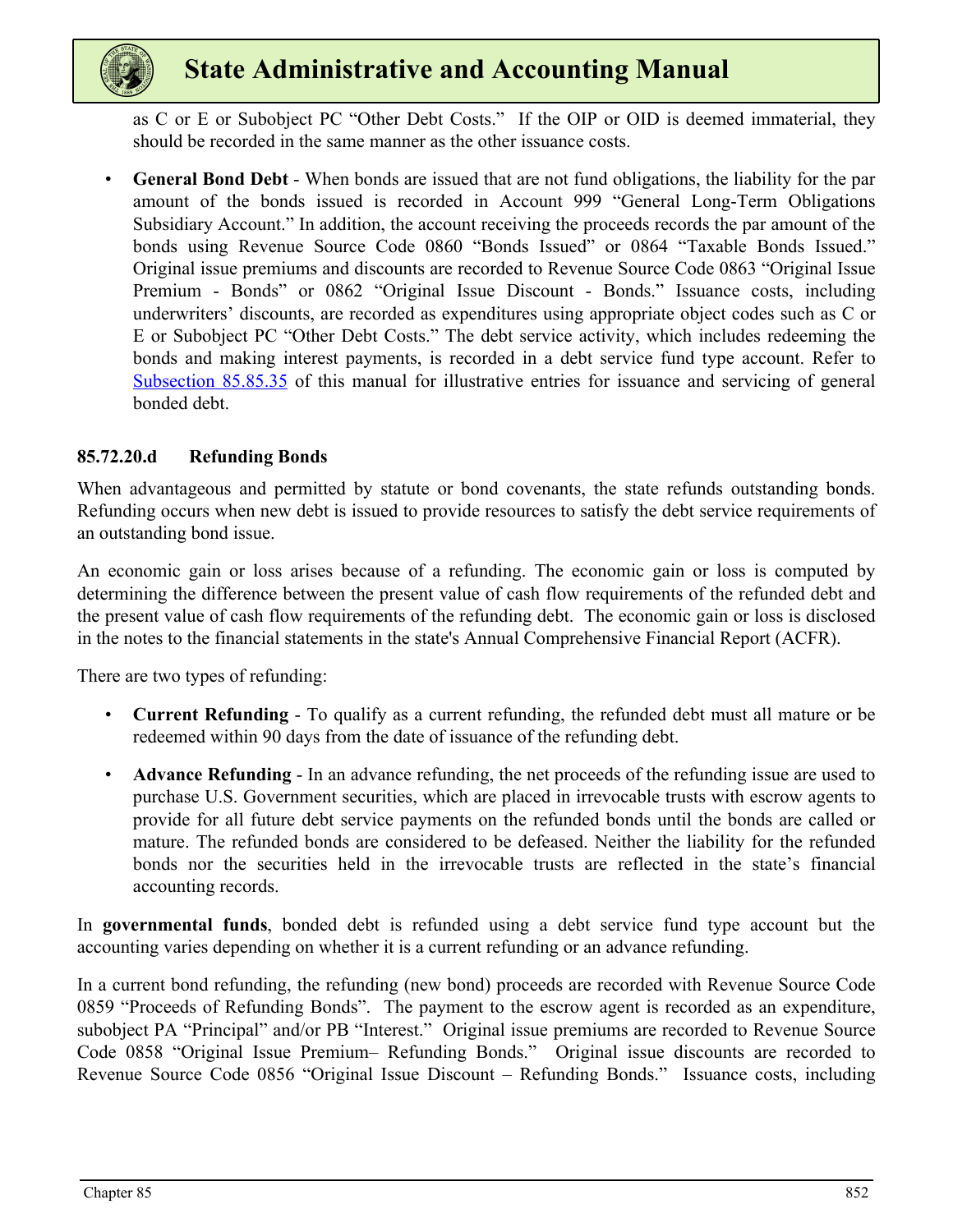<span id="page-4-0"></span>

underwriter's discount, are recorded to Revenue Source Code 0857 "Underwriters Discount/Costs of Issuance – Refunding Bonds."

In an advance refunding, the refunding (new bond) proceeds are recorded with Revenue Source Code 0859 "Proceeds of Refunding Bonds." The payment to the escrow agent is recorded with Revenue Source Code 0855 "Payments to Refunded Bond Escrow Agents." Original issue premiums are recorded to Revenue Source Code 0858 "Original Issue Premium - Refunding Bonds." Original issue discounts are recorded to Revenue Source Code 0856 "Original Issue Discount - Refunding Bonds." Issuance costs, including underwriter's discount, are recorded to Revenue Source Code 0857 "Underwriters Discount/ Costs of Issuance – Refunding Bonds."

The refunded debt (old bond) is removed from and the refunding debt (new bond) is recorded in Account 999 "General Long-Term Obligations Subsidiary Account."

In a **proprietary or trust fund type account**, when bonded debt is refunded (either a current or advance refunding), the refunded debt (old bond) is removed from, and the refunding debt (new bond) is recorded in, the applicable account. If material, the difference between (1) the book value of the refunded (old) debt and (2) the amount required to retire the debt is deferred. The deferred amount is recorded in GL Code 5268 "Deferred Inflow on Bond Refundings" (credit amount) or GL 1972 "Deferred Outflow on Bond Refunding" (debit amount). The deferred amount is amortized as an adjustment to interest expense over the remaining life of the refunded bonds or the life of the refunding bonds, whichever is shorter.

The book value of the refunded debt includes its maturity value, and any related unamortized premium or discount (GL Codes 5910 "Unamortized Premiums on Bonds Sold," and 1910 "Unamortized Discounts on Bonds Sold").

# **85.72.25 Right-to-use lease and subscription liabilities**

July 1, 2022

### **85.72.25.a**

A lease is a contract that conveys control of the right to use another entity's capital asset, as specified in the contract, for a specific period of time in an exchange or exchange-like transaction. A lease liability and intangible right-to-use lease asset must be recorded for leases that meet the state's capitalization policy. See Subsection 30.20.20.

A subscription-based information technology arrangement (SBITA) is a contract that conveys control of the right to use another party's IT software, alone or in combination with tangible capital assets, as specified in the contract for a period of time in an exchange or exchange-like transaction. A subscription liability and intangible subscription asset must be recorded for SBITAs that meet the state's capitalization policy. See Subsection 30.20.20.

### **85.72.25.b Valuing the Lease or Subscription Liability**

At commencement of the lease/subscription term, the lease/subscription liability should be recorded at the present value of payments expected to be made during the lease/subscription term. Refer to Subsection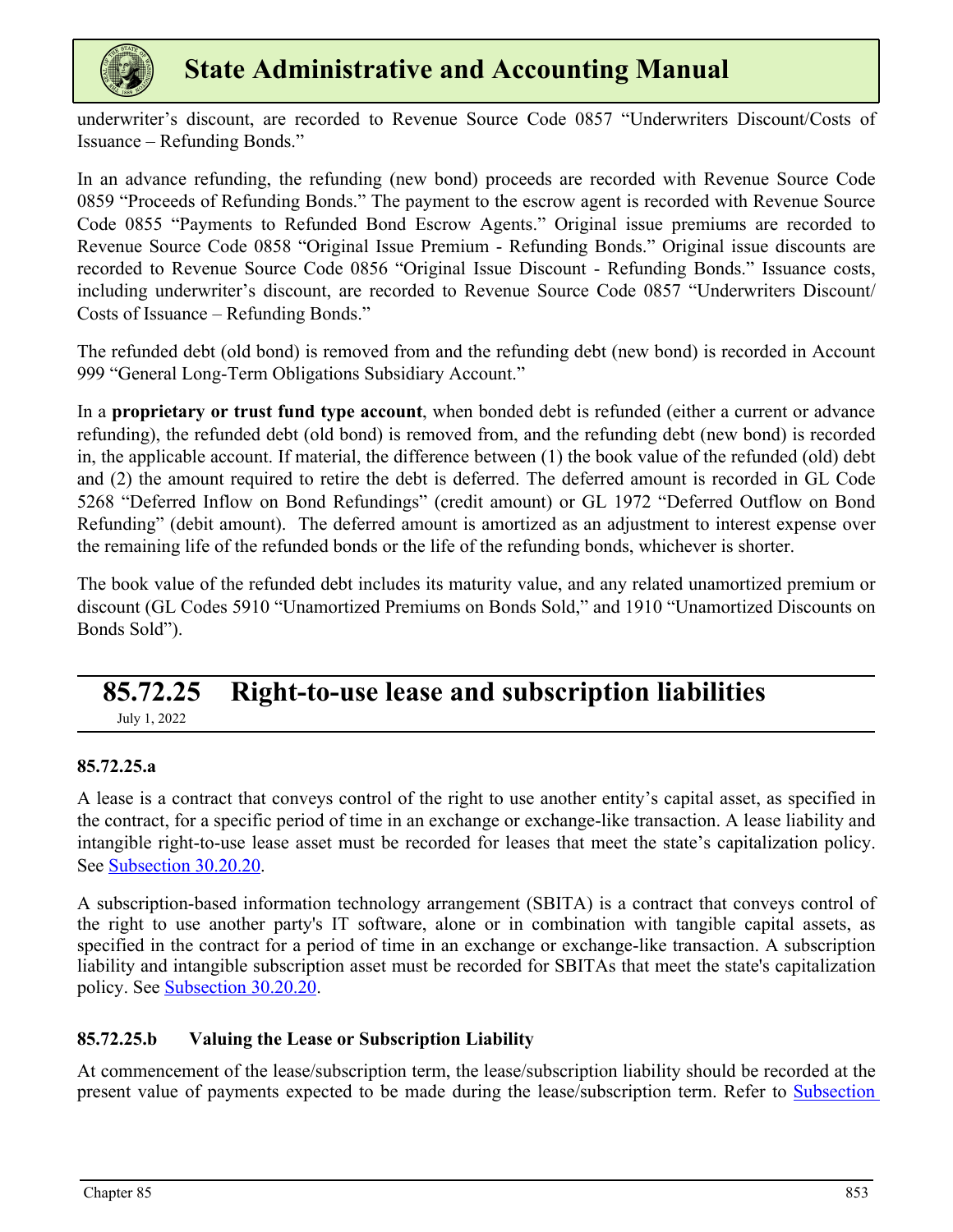

30.20.35.b and 30.20.45.d for a complete list of payments to be included. The future payments should be discounted using the interest rate stated in the contract. If the rate is not specifically stated in the contract, then the current interest rate the state would be charged to borrow the funds necessary to purchase the asset should be used.

#### **85.72.25.c Lease and SBITA Accounting**

Accounting for right-to-use lease agreements and SBITAs consists of:

- 1. Recording the lease/subscription asset and lease/subscription liability at the commencement of the contract term,
- 2. Updating the Facilities Portfolio Management Tool (FPMT),
- 3. Separating periodic payments into principal and interest portions using the contract's amortization schedule,
- 4. Applying payments to the correct object of expenditure, and
- 5. Amortizing the lease/subscription asset.

#### **85.72.25.c.(1)**

**Governmental Fund Type Accounts**. In governmental fund type accounts, the entry for a leased asset acquisition at commencement of the lease term is recorded by debiting GL Code 6514 "Capital Asset Acquisitions by Other Financing Sources" with Subobject JS "Intangible Lease and Subscription Asset Capital Outlay," and crediting GL Code 3221 "Other Financing Sources" with Revenue Source Code 0810 "Right-to-Use Lease and Subscription Asset Acquisition."

In addition, corresponding entries are made in (a) Account 997 "General Capital Assets Subsidiary Account" by debiting GL Code Series 26XX "Intangible Right-To-Use Capital Assets" and crediting GL Code 9850 "Investment in General Capital Assets," and (b) Account 999 "General Long-Term Obligations Subsidiary Account" to record the related lease or subscription liability.

Periodic payments represent debt service expenditures in governmental fund type accounts. Subobject/ Sub-subobject ED/D200 "Rentals and Leases – Land and Buildings/Lease Principal," EH/H200 "Rentals and Leases – Furnishings and Equipment/Lease Principal," or EY/Y200 "Software Licenses, Maintenance, and Subscription-Based Computing Services/SBITA Principal" is charged for the amount paid that is applicable to the principal portion of the lease/subscription liability. Subobject/Sub-subobject ED/D201 "Rentals and Leases – Land and Buildings/Lease Interest," EH/H201 "Rentals and Leases – Furnishings and Equipment/Lease Interest," or EY/Y201 "Software Licenses, Maintenance, and Subscription-Based Computing Services/SBITA Interest" is charged for the interest portion of the payment.

The lease/subscription liability recorded in Account 999 "General Long-Term Obligations Subsidiary Account" is reduced by the amount of the principal payments. At the end of each fiscal year, the balance in GL Code 5274 "Right-to-Use Lease Liability" related to the principal due in the next fiscal year should be reclassified to short term GL Code 5174 "Right-to-Use Lease Liability" and the balance in GL Code 5275 "Subscription IT Liability" related to the principal due in the next fiscal year should be reclassified to short term GL Code 5175 "Subscription IT Liability."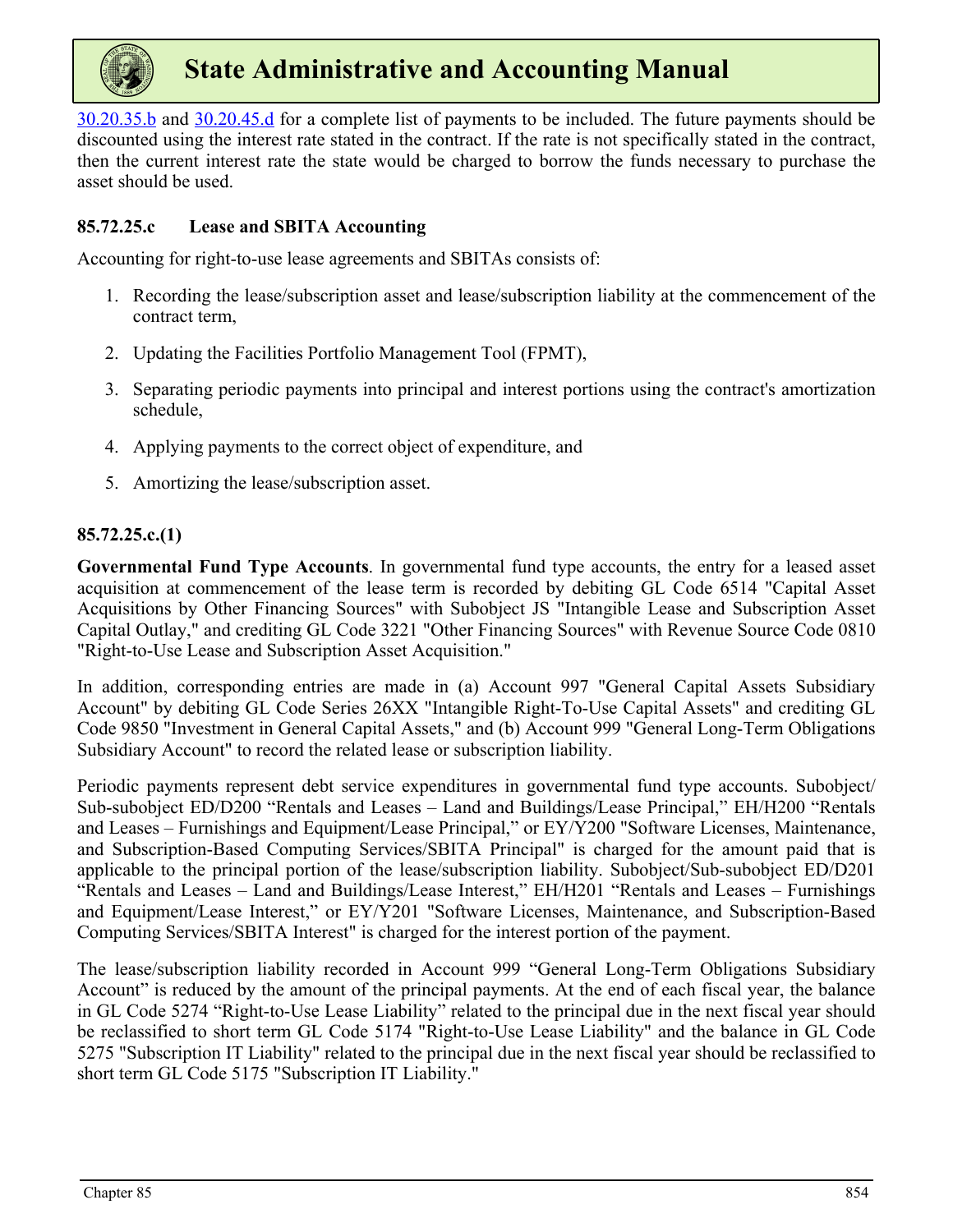

Refer to Subsection 85.85.37.a for illustrative entries.

#### **85.72.25.c.(2)**

**Proprietary and Trust Fund Type Accounts.** In proprietary and trust fund type accounts, a lease liability (GL Codes 5174/5274) or subscription liability (GL Codes 5175/5275) and an intangible right-touse capital asset (26XX series) should be recorded in the fund at the commencement of the lease/ subscription term.

As the periodic payments are made, the liability is reduced and the interest expense is recorded. The portion of the payment related to principal is recorded by debiting GL Code 5174 "Right-to-use Lease Liability" or GL Code 5175 "Subscription IT Liability." The portion of the payment related to interest is recorded by debiting GL Code 6510 "Cash Expenditures/Expense" with Subobject/Sub-subobject ED/ D201 "Rentals and Leases – Land and Buildings/Lease Interest," EH/H201 "Rentals and Leases – Furnishings and Equipment/Lease Interest," or EY/Y201 "Software Licenses, Maintenance, and Subscription-Based Computing Services/SBITA interest."

In budgeted proprietary and trust fund type accounts, a second entry must be entered to record the appropriated disbursement by debiting GL Code 6510 "Cash Expenditures/Expenses" with Subobject/Subsubobject ED/D200 "Rentals and Leases – Land and Buildings/Lease Principal," EH/H200 "Rentals and Leases – Furnishings and Equipment/Lease Principal," or EY/Y200 "Software Licenses, Maintenance, and Subscription-Based Computing Services/SBITA principal." and an offsetting entry to eliminate the appropriated disbursement for financial reporting purposes by crediting GL Code 6525 "Expense Adjustments/Eliminations (GAAP)" with the same Subobject/Sub-subobject as used for the amount paid that is applicable to principal.

Refer to Subsection 85.85.37.b for illustrative entries.

#### **85.72.25.d**

**Variable payments** based on future performance of the agency or usage of the underlying asset should not be included in the measurement of the liability. Rather, those variable payments should be recognized as an expenditure/expense in the period in which the obligation for those payments is incurred.

Variable lease payments are to be recorded by debiting GL Code 6510 "Cash Expenditures/Expenses" with Subobject/Sub-subobject ED/D202 "Rentals and Leases – Land and Buildings/Variable Lease Payments," EH/H202 "Rentals and Leases – Furnishings and Equipment/Variable Lease Payments," or EY/Y202 "Software Licenses, Maintenance, and Subscription-Based Computing Services/Variable SBITA Payments."

#### **85.72.25.e**

Leases or SBITAs that are short-term or that do not meet the state's capitalization threshold (refer to Subsection 30.20.20) should be recorded as an expenditure/expense as the payments are made. Lease payments are to be recorded by debiting GL Code 6510 "Cash Expenditures/Expenses" with Subobject ED "Rentals and Leases - Land and Buildings" or EH "Rentals and Leases - Furnishings and Equipment." SBITA payments are to be recorded by debiting GL Code 6510 "Cash Expenditures/Expenses" with Subobject EY "Software Licenses, Maintenance, and Subscription-Based Computing Services."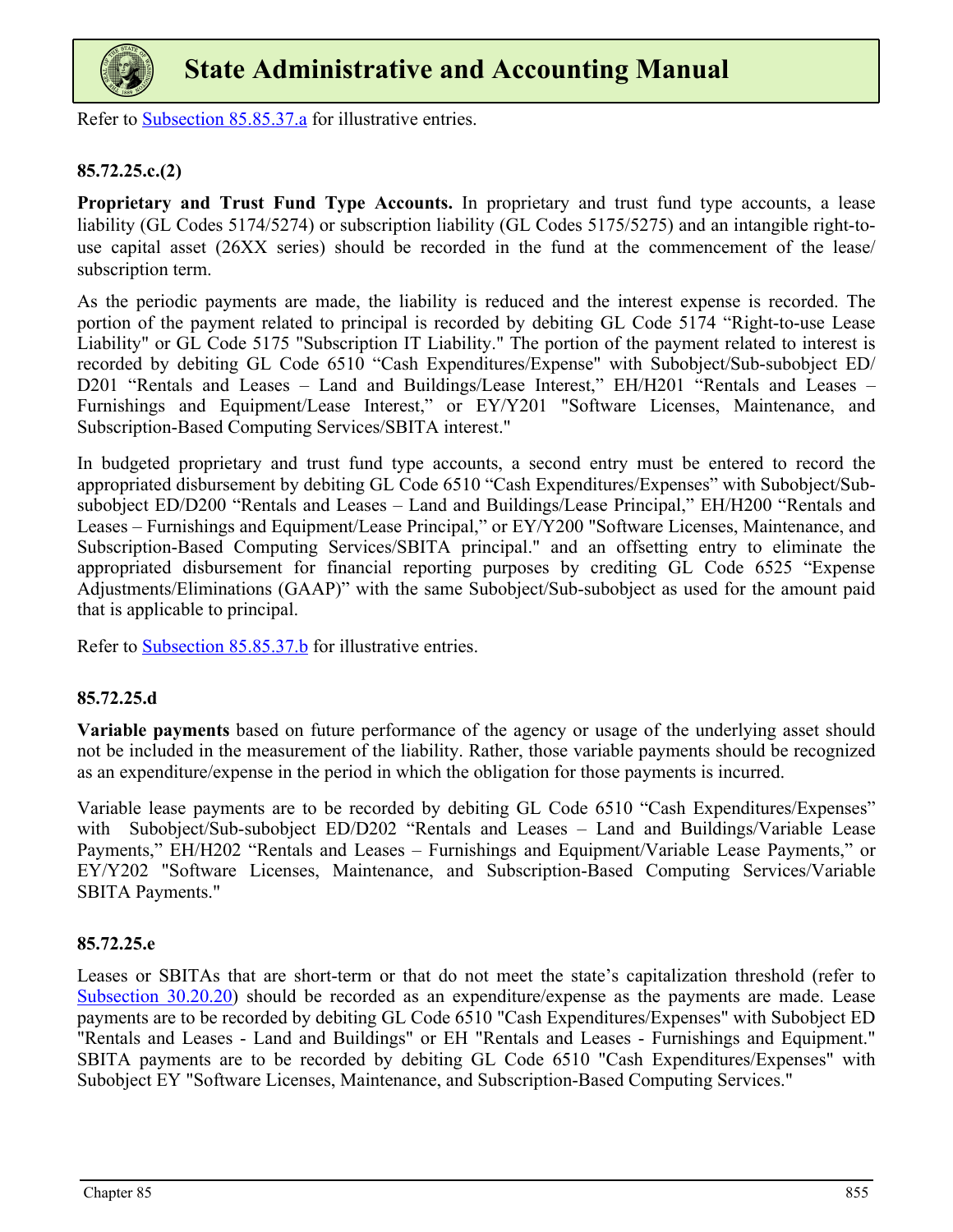<span id="page-7-0"></span>

### **85.72.30 Lease liability for lease-to-own agreements**

July 1, 2021

#### **85.72.30.a**

Lease-to-own agreements where the ownership of the underlying asset transfers to the state by the end of the contract and does not contain termination options should be recorded as a financed purchase. The liability should initially be recorded at the net present value of the future minimum lease payments at the inception of the lease. Refer to Subsections 30.20.40 and 85.60.70.

Accounting for a lease-to-own agreement consists of:

- 1. Recording the capital asset and lease-to-own agreements payable at its inception,
- 2. Updating the capital asset inventory system,
- 3. Separating periodic payments into principal and interest portions, and
- 4. Applying payments to the correct object of expenditure.

#### **85.72.30.b**

**Governmental Fund Type Accounts.** At the commencement of the lease term, the acquisition of the capital asset is recorded as an expenditure in GL Code 6514 "Capital Asset Acquisitions by Other Financing Sources" with an appropriate subobject within Object J "Capital Outlays" and the lease proceeds are recorded in GL Code 3221 "Other Financing Sources," Revenue Source Code 0809 "Leaseto-Own Acquisition."

In addition, the capital asset acquired should be recorded in Account 997 "General Capital Assets Subsidiary Account" and the lease obligation should be recorded in Account 999 "General Long-Term Obligations Subsidiary Account." Refer to Subsections 85.60.70 and 30.20.40 for further information.

Periodic lease payments represent debt service expenditures in governmental fund type accounts. Subobject PA is charged for the annual amount paid that is applicable to the principal portion of the leaseto-own agreements payable and Subobject PB is charged for the interest portion of the payment. The lease liability recorded in the General Long-Term Obligations Subsidiary Account (Account 999) is reduced by the amount of principal payments.

Normally the monthly billing will separate the interest portion from principal, but if not separately stated, interest must be computed by the agency using the current market interest rate the lessee would be charged at the inception of the lease to borrow the funds necessary to purchase the asset.

Agencies should review the balance in GL Code 5272 at the end of each fiscal year and reclassify as short term (GL Code 5172 "Lease-to-Own Agreements Payable") that portion of the lease liability that is due to be paid in the next fiscal year.

Payment is normally made from an operating account unless specific requirements dictate use of a debt service fund type account. Refer to **Subsection 85.85.40** for illustrative entries.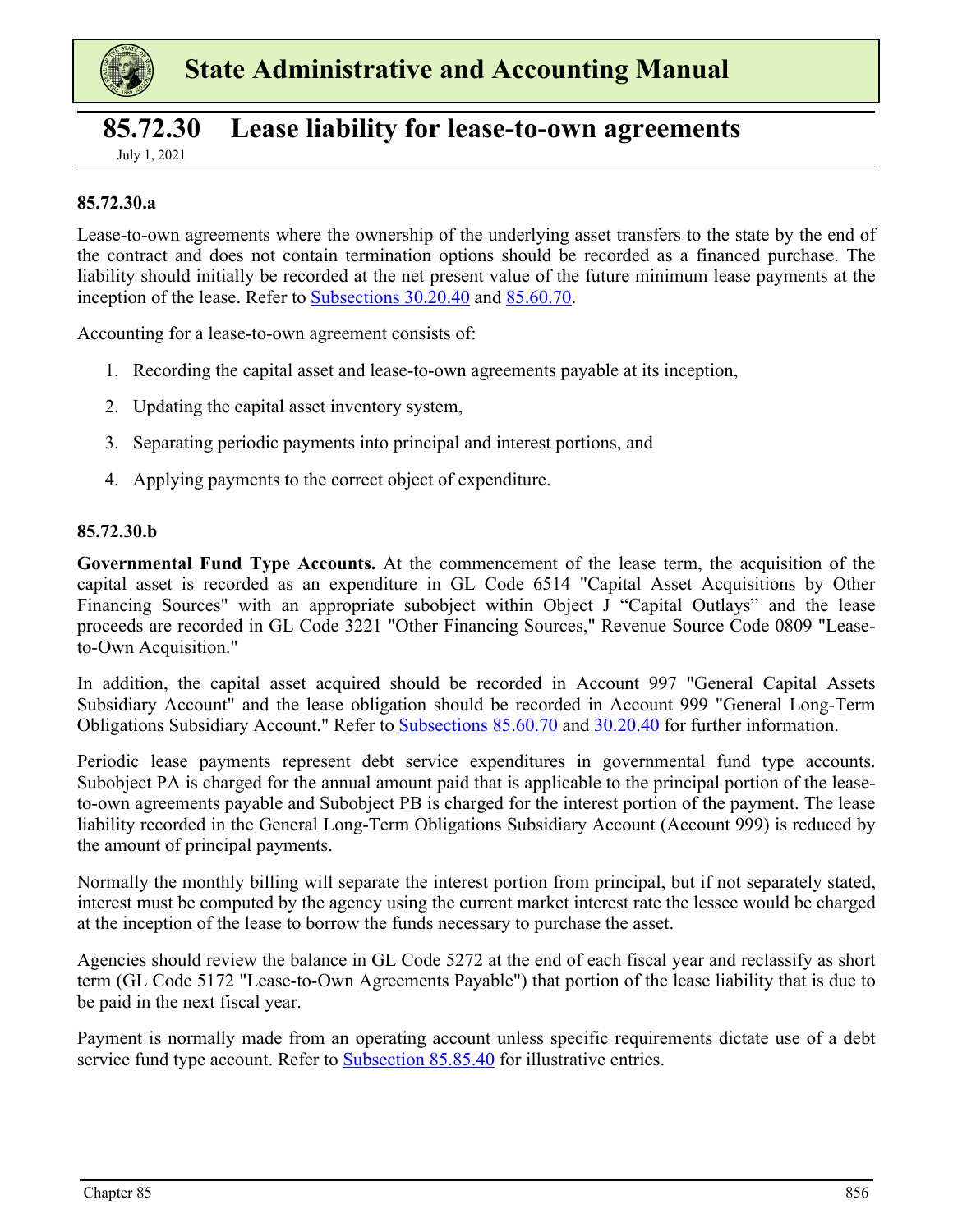<span id="page-8-0"></span>

#### **85.72.30.c**

**Proprietary and Trust Fund Type Accounts.** The entry for a lease-to-own asset acquisition is recorded in the acquiring account by debiting GL Code Series 2XXX "Capital Assets" and crediting GL Code 5172/5272 "Lease-to-Own Agreements Payable." Refer to Subsection 85.65.62.b for illustrative entries. Subsection 85.85.40.b shows detailed illustrations for recording lease liabilities and subsequent payments on leases.

Periodic payments represent a combination of debt service and a reduction of a liability in proprietary and trust fund type accounts. If the lease-to-own liability was recorded in GL Code 5172/5272, then GL Code 5172 is debited for the amount paid that is applicable to the principal portion of the lease-to-own agreements payable and Subobject PB is debited for the interest portion of the payment.

Normally the monthly billing will separate the interest portion from principal, but if not separately stated, interest must be computed by the agency using the current market interest rate the lessee would be charged at the inception of the lease to borrow the funds necessary to purchase the asset.

Agencies should review the balance in GL Code 5272 at the end of each fiscal year and reclassify as short term (GL Code 5172 "Lease-to-Own Agreements Payable") that portion of the lease liability that is due to be paid in the next fiscal year.

# **85.72.40 Certificates of Participation (COP)**

June 1, 2013

#### **85.72.40.a**

In order to increase the efficiency and cost effectiveness of lease-purchase activity, the State established a master lease purchase program administered through the Office of the State Treasurer (OST). This program uses Certificates of Participation (COP) as a financing mechanism.

Contact the Office of State Treasurer for further information on the COP program. Refer to Subsections 85.60.80, 85.85.45 and 85.85.50 for information on COP accounting.

There are two types of COPs as follows:

- **Equipment Acquisition Program** Under this program, a capital asset (equipment) is generally acquired with a single transaction.
- **Real Estate Program** Under this program, an asset (real estate) is purchased, constructed or renovated. The purchase, construction, or renovation activity may take place over a period of time and may involve multiple transactions. If the purchase/construction/renovation period is lengthy and debt service on the COP is required during the construction/renovation phase, interest may be capitalized in enterprise and trust funds.

#### **85.72.40.b**

Generally, COPs are payable from annual appropriations by the Legislature. If the possibility that the Legislature will fail to appropriate repayment is deemed remote, then a liability for the COP is recorded.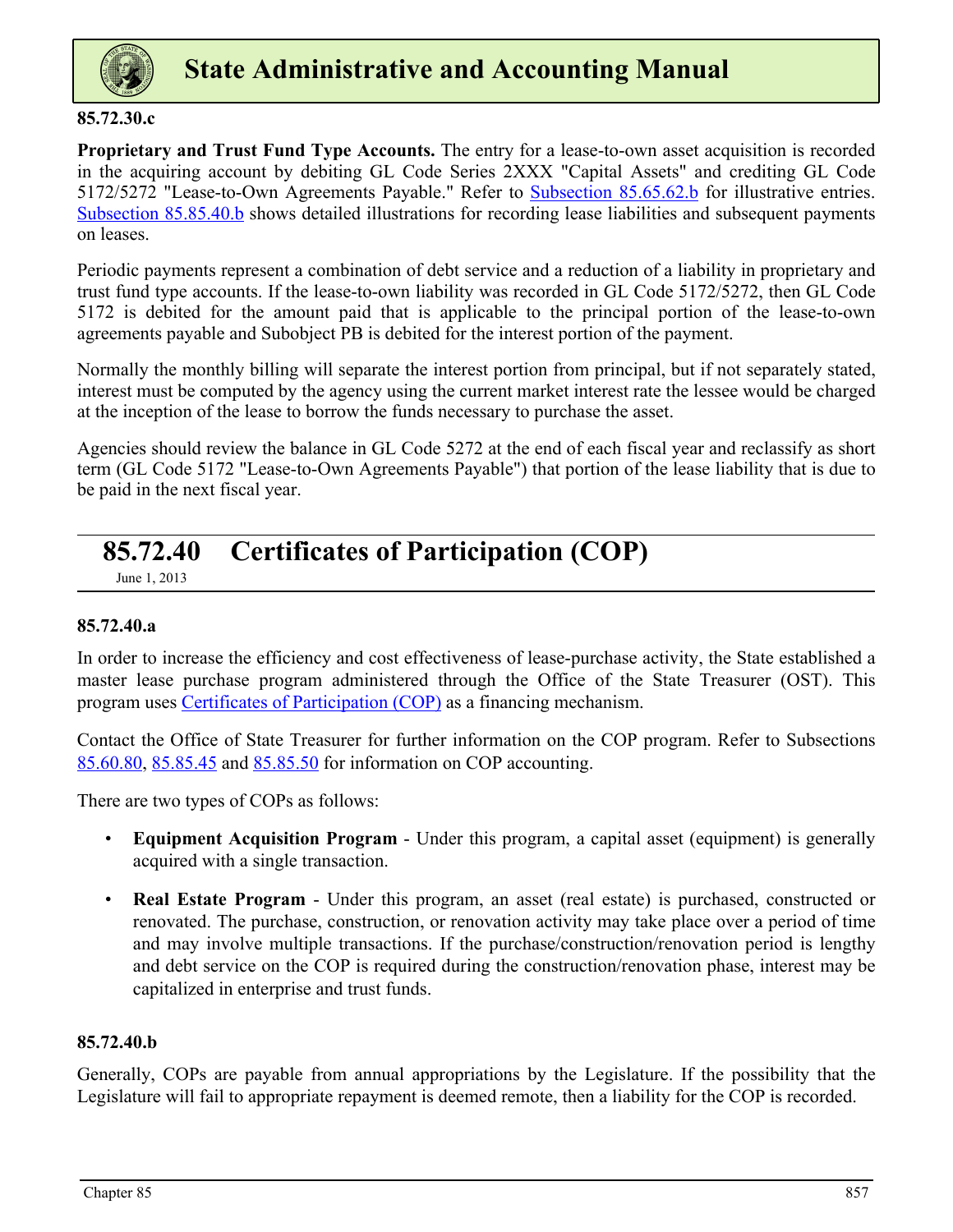

#### **85.72.40.c**

When governmental fund type accounts purchase equipment or real estate through COPs, the transaction is not an expenditure authority charge. It is the payment of the COP principal that is charged against expenditure authority.

### **85.72.40.d**

When COP financed capital assets are acquired in governmental fund type accounts, the acquisition or construction is recorded as an expenditure using GL Code 6514 "Capital Asset Acquisitions by Other Financing Sources" and the proceeds are recorded in the acquiring account using GL Code 3221 "Other Financing Sources" Revenue Source Code 0807 "Certificates of Participation." The COP liability is recorded in Account 999 "General Long-Term Obligations Subsidiary Account" and the capital assets acquired in Account 997 "General Capital Assets Subsidiary Account."

For real estate acquisition/construction/renovation projects financed through COPs (excluding higher education), the COP proceeds are deposited into and expended out of a construction account.

For acquisition of equipment or real estate through COPs in proprietary and trust fund type accounts, the COP liability and the corresponding asset are recorded in the acquiring account.

All assets acquired with COPs are capitalized. Refer to **Subsection 30.20.20.** 

OST accounts for COP sale and repayment activity in Account 739 "Certificate of Participation and Other Financing Account - State."

Refer to Subsection 85.85.45 and 85.85.50 for illustrative entries.

### **85.72.40.e**

Typically, COPs have semi-annual debt service payments. In governmental fund type accounts, Subobject PD is charged for the amount paid that is applicable to the principal and Subobject PE is charged for the interest portion of the payment. In proprietary and trust fund type accounts. GL Code 5173 "Certificates of Participation Payable" is charged for the amount paid that is applicable to the principal portion of the COPs and Subobject PE is to be charged for the interest portion of the payment.

Budgeted proprietary fund type accounts require an additional entry to record an expenditure authority charge for the portion of the payment applicable to the principal. This additional entry involves a debit GL Code 6510 "Cash Expenditures/Expense," Subobject PD "Principal COP Lease-Purchase Agreements," and a credit to GL Code 6525 "Expense Adjustments/Eliminations (GAAP)" Subobject PD. Refer to Subsection 85.85.45 and 85.85.50 for illustrative entries.

### **85.72.40.f**

Refunding COPs - When advantageous and permitted by statute or COP covenants, the state refunds outstanding COPs. Refunding occurs when new COPs are issued to provide resources to satisfy the debt service requirements of an outstanding COP issue.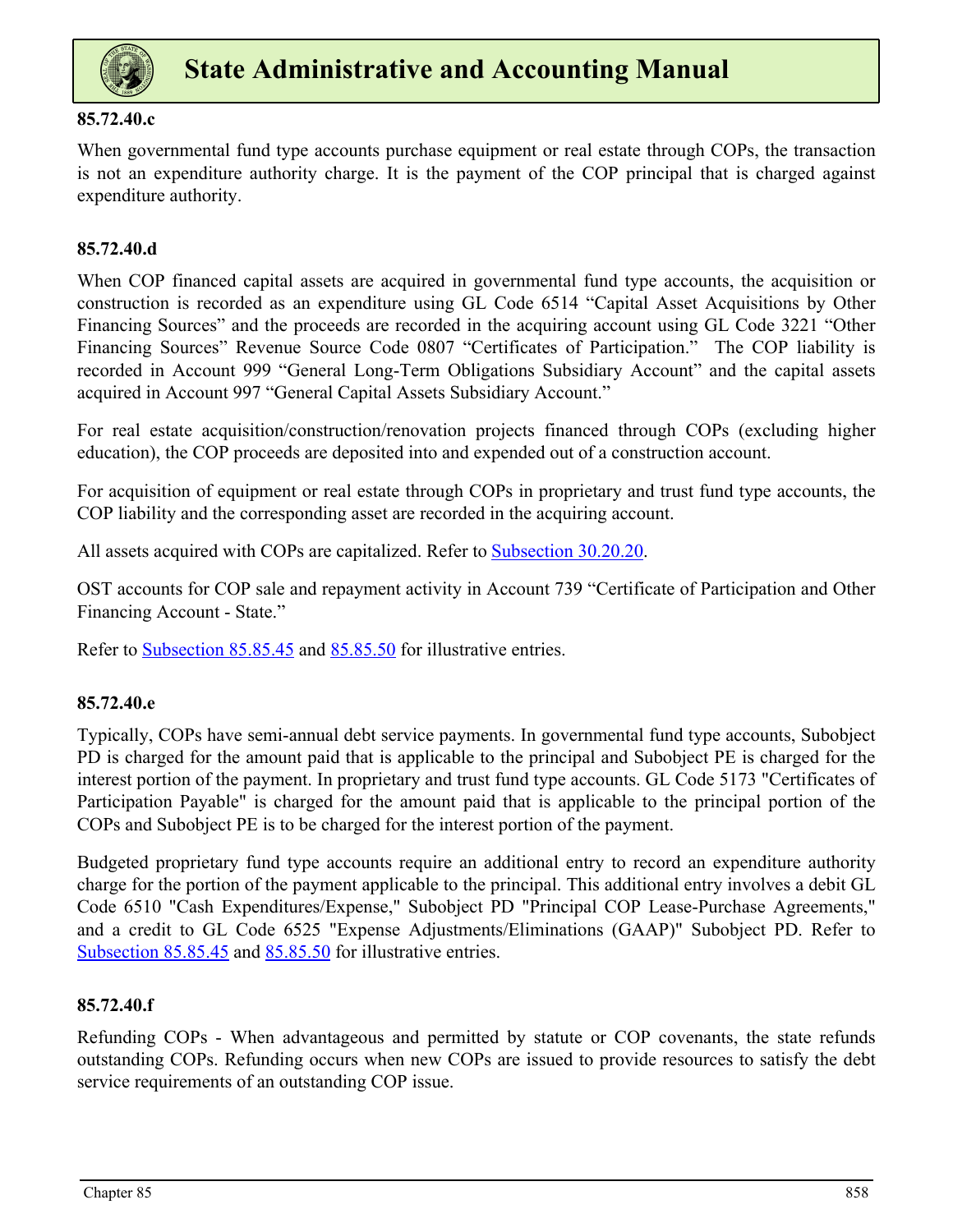

An economic gain or loss arises because of a refunding. The economic gain or loss is computed by determining the difference between the present value of cash flow requirements of the refunded debt and the present value of cash flow requirements of the refunding debt. The economic gain or loss is disclosed in the notes to the financial statements in the state's Annual Comprehensive Financial Report (ACFR).

There are two types of refunding:

- **Current Refunding** To qualify as a current refunding, the refunded debt must all mature or be redeemed within 90 days from the date of issuance of the refunding debt.
- **Advance Refunding** In an advance refunding, the net proceeds of the refunding issue are used to purchase U.S. Government securities, which are placed in irrevocable trusts with escrow agents to provide for all future debt service payments on the refunded COPs until the COPs are called or mature. The refunded COPs are considered to be defeased. Neither the liability for the refunded COPs nor the securities held in the irrevocable trusts are reflected in the state's financial accounting records.

In **governmental funds**, COP debt is refunded using a governmental fund type account but the accounting varies depending on whether it is a current refunding or an advance refunding.

In a current COP refunding, the refunding (new COP) proceeds are recorded with Revenue Source Code 0854 "Proceeds of Refunding COPs." The payment to the escrow agent is recorded as an expenditure, subobject PA "Principal" and/or PB "Interest." Original issue premiums are recorded to Revenue Source Code 0853 "Original Issue Premium – Refunding COPs." Original issue discounts are recorded to Revenue Source Code 0851 "Original Issue Discount – Refunding COPs." Issuance costs, including underwriter's discount, are recorded to Revenue Source Code 0852 "Underwriters Discount/Costs of Issuance – Refunding COPs."

In an advance COP refunding, the refunding (new COP) proceeds are recorded with Revenue Source Code 0854 "Proceeds of Refunding COPs." The payment to the escrow agent is recorded with Revenue Source Code 0850 "Payments to Refunded COP Escrow Agents." Original issue premiums are recorded to Revenue Source Code 0853 "Original Issue Premium – Refunding COPs." Original issue discounts are recorded to Revenue Source Code 0851 "Original Issue Discount – Refunding COPs." Issuance costs, including underwriter's discount, are recorded to Revenue Source Code 0852 "Underwriters Discount/ Costs of Issuance – Refunding COPs."

The refunded debt (old COP) is removed from and the refunding debt (new COP) is recorded in Account 999 "General Long-Term Obligations Subsidiary Account."

In a **proprietary or trust fund** type account, when COP debt is refunded (either a current or advance refunding), the refunded (old) COP is removed from, and the refunding (new) COP is recorded in the applicable account. If material, the difference between (1) the book value of the refunded (old) COP and (2) the amount required to retire the old COP is deferred. The deferred amount is recorded in GL Code 5266 "Deferred Inflow on COP Refundings" (credit amount) or 1971 "Deferred Outflow on COP Refunding" (debit amount). The deferred amount is amortized as an adjustment to interest expense over the remaining life of the refunded COP or the life of the refunding COP, whichever is shorter. Refer to Subsection 85.85.52 for illustrative entries.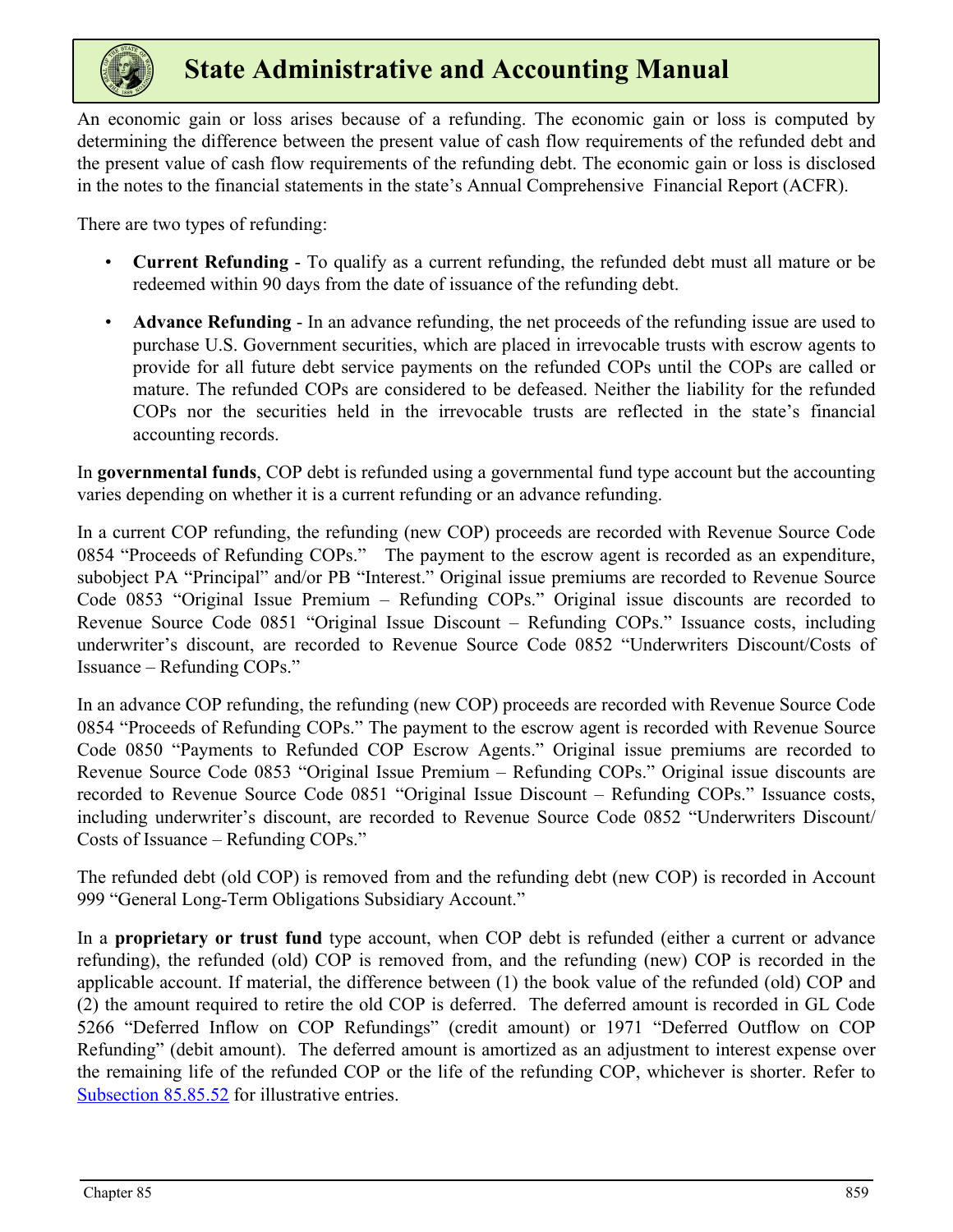<span id="page-11-0"></span>

The book value of the refunded COP includes its maturity value, any related unamortized premium or discount (GL Codes 5920 "Unamortized Premiums on COPs Sold" and 1911 "Unamortized Discounts on COPs Sold").

# **85.72.50 Vacation leave payable**

July 1, 2009

### **85.72.50.a General**

A liability accrues as employees accumulate vacation leave in that, at termination, employees become entitled to a cash payment for all eligible accumulated vacation leave. Additionally, a liability accrues to the state for certain payroll related costs (e.g., the employer's portion of social security and Medicare taxes). Governmental fund type accounts accumulate this liability in Account 999 "General Long-Term Obligations Subsidiary Account." Proprietary and trust fund type accounts record vacation leave payable as a fund liability.

### **85.72.50.b Establishing the Liability**

As a part of the year-end closing process, a determination is made of the dollar value of accumulated vacation leave due employees on June 30 using current salary levels. One of two methods is to be employed in this computation:

- Determine the accumulated vacation leave liability on an employee-by-employee basis by multiplying the hours accumulated by the respective employee's current hourly rate; or
- Multiply the total accumulated vacation leave hours by the average hourly rate of all employees. (This option is to be used only by those agencies not having an automated system capable of making the calculation on an individual employee basis.)

Once the dollar value of the vacation leave due employees is determined the employer portion of associated payroll related costs (i.e., social security and Medicare taxes) is calculated. The sum of the amount payable to employees and the employer share of the related payroll taxes represents Accrued Vacation Leave Payable.

### **85.72.50.c Recording Vacation Leave Expense/Liability**

### **85.72.50.c.(1)**

Adjustments are made at the close of the fiscal year to record the increases (vacation leave earned) and decreases (vacation leave used) in the vacation leave liability. **Increases are to be recorded separately from decreases** to allow for proper financial reporting, as required by GASB Statement 34. Agencies with multiple proprietary accounts or a combination of governmental and proprietary accounts need to allocate the vacation leave liability to each proprietary account and a single total for **all** governmental fund type accounts. This allocation may be estimated when leave records are not maintained by account.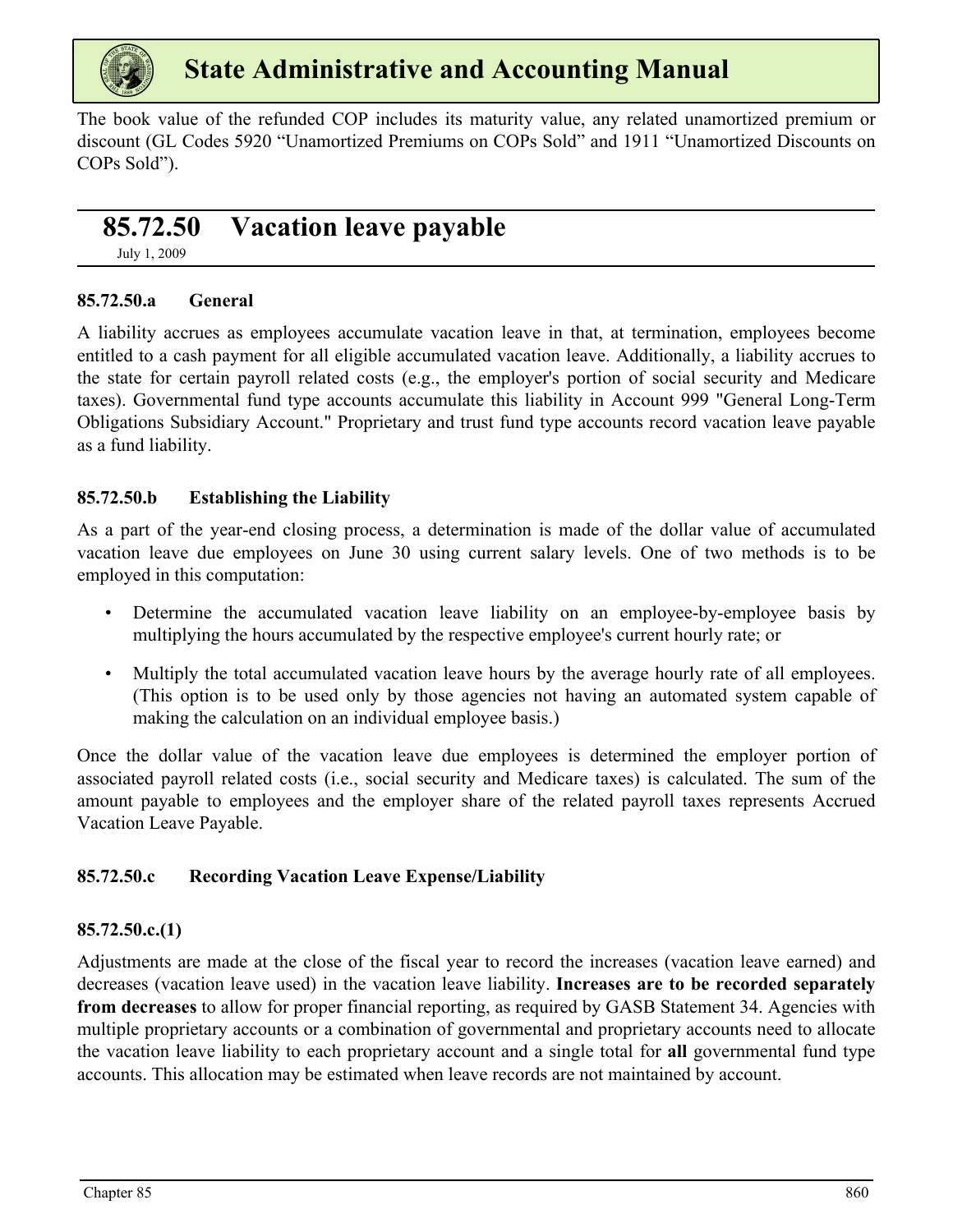<span id="page-12-0"></span>

### **85.72.50.c.(2)**

In proprietary and trust fund type accounts, increases in vacation leave liability are recorded as a fund liability through a debit to GL Code 6525 "Expense Adjustments/Eliminations (GAAP)" (using expenditure authority and program codes as appropriate) and a credit to GL Code 5125 and/or 5225 "Accrued Vacation Leave Payable," as deemed appropriate. Decreases in vacation leave liability are recorded by a debit to GL Code 5125 and/or 5225 and a credit to GL Code 6525 with applicable expenditure authority and program codes.

#### **85.72.50.c.(3)**

For governmental fund type accounts, increases in vacation leave liability are recorded in Account 999 "General Long-Term Obligations Subsidiary Account" as a debit to GL Code 1820 "Amount to be Provided for Retirement of Long-Term Obligations" and a credit to the GL Code 5125 and/or 5225, as deemed appropriate. Decreases in the vacation leave liability are recorded as a debit to GL Code 5125 and/ or 5225 and a credit to GL Code 1820.

# **85.72.60 Sick leave payable**

June 1, 2004

#### **85.72.60.a General**

A liability for sick leave accrues as the benefits are earned to the extent that it is probable that the employer will compensate the employee for the leave conditioned on the employee's retirement. Paid time off for sick leave, which is contingent on an illness, is not subject to accrual because it is dependent on a future event that is beyond the control of the employer. To the extent that sick leave will be paid upon retirement, agencies are to estimate and record this liability.

The liability for sick leave includes the dollar value of the estimated amount to be paid in cash to employees upon retirement, and the employer portion of the associated payroll related costs (i.e., social security and Medicare taxes). Pension is not paid on sick leave buy-out.

#### **85.72.60.b Establishing the Liability**

The dollar value of sick leave that will be paid to employees upon retirement is calculated using current salary levels and an estimate of the likelihood that employees with accumulated sick leave balances, as of year-end, will remain in state service until they are eligible for retirement at which time they will be able to cash out their sick leave.

One of the following two methods is to be used in this computation. Once a method is selected, it is to be applied consistently.

**Method 1** - This method employs an actuarially determined factor of the probability that current employees will remain in state service until they are eligible for retirement. This method is an option where the dollar value of sick leave is readily available or can be calculated by multiplying the total sick leave hours accumulated by the average hourly pay rate of the employees. The dollar value of sick leave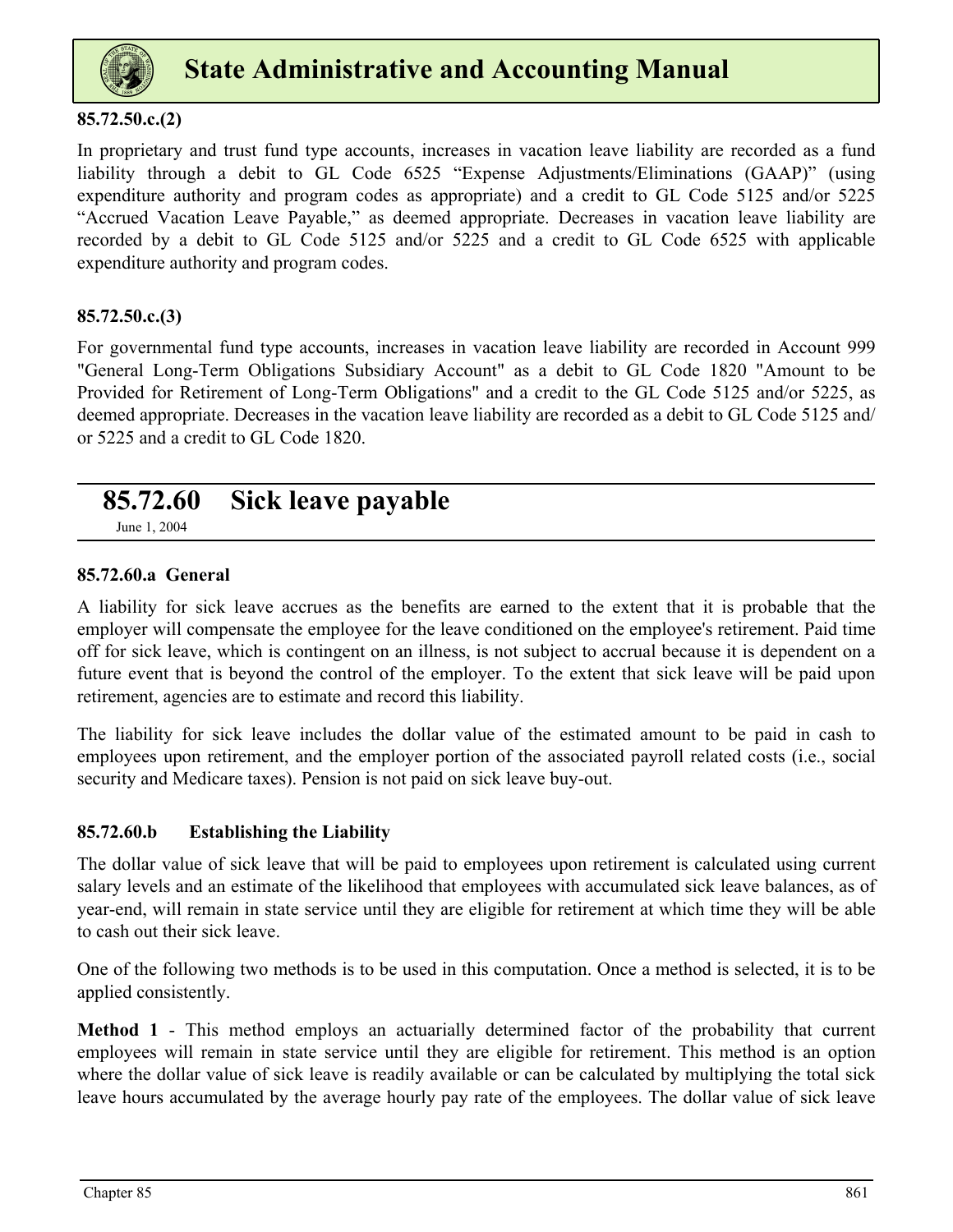

accumulated as of year-end is divided by four (since the state's buy-out policy is one day for every four accumulated) and then multiplied by the actuarially determined factor representing the probability that leave will be cashed out. This factor will be available annually from OFM Statewide Accounting.

**Method 2** - This method is based on the assumption that future sick leave buy-out will be consistent with recent years, that the average employee who will eventually cash-out sick leave will work 30 years, and that there is a bell-shaped distribution of the employee population such that the mean time to retirement is 15 years. This method would be an option where the dollar value of accumulated sick leave hours is not readily available.

Compute an average of the sick leave buy-out (Subobject AS) for the most recent three years. Multiply the average by 15 years.

Multiply the estimated sick leave that will be paid by the employer's share of Social Security and Medicare taxes. The sum of the amount to be paid to employees and the employer payroll taxes represents Accrued Sick Leave Payable.

### **85.72.60.c Recording Sick Leave Expense/Liability**

#### **85.72.60.c.(1)**

Once the estimate of sick leave payable as of year-end has been calculated, it is compared with the current balance in GL Codes 5127 and/or 5227 "Accrued Sick Leave Payable", as appropriate. Adjustments are made to record the increases (sick leave earned) and decreases (sick leave used) in the sick leave liability. **Increases are to be recorded separately from decreases** to allow for proper financial reporting, as required by GASB Statement 34. Agencies with multiple proprietary accounts or a combination of governmental and proprietary accounts need to allocate the sick leave liability to **each** proprietary account and a single total for all governmental accounts. This allocation may be estimated when leave records are not kept by account.

### **85.72.60.c.(2)**

In proprietary and trust fund type accounts, increases in sick leave payable are recorded as a fund liability through a debit to GL Code 6525 "Expense Adjustments/Eliminations (GAAP)" (using expenditure authority and program codes as appropriate) and a credit to GL Code 5127 and/or 5227 "Accrued Sick Leave Payable," as deemed appropriate.

Decreases in sick leave liability are recorded as a debit to GL Code 5127 and/or 5227 with an offsetting credit to GL Code 6525 with applicable expenditure authority and program codes.

#### **85.72.60.c.(3)**

For governmental fund type accounts, increases in sick leave liability are recorded in Account 999 "General Long-Term Obligations Subsidiary Account " as a debit to GL Code 1820 "Amount to be Provided for Retirement of Long-Term Obligations" and a credit to GL Code 5127 and/or 5227, as deemed appropriate.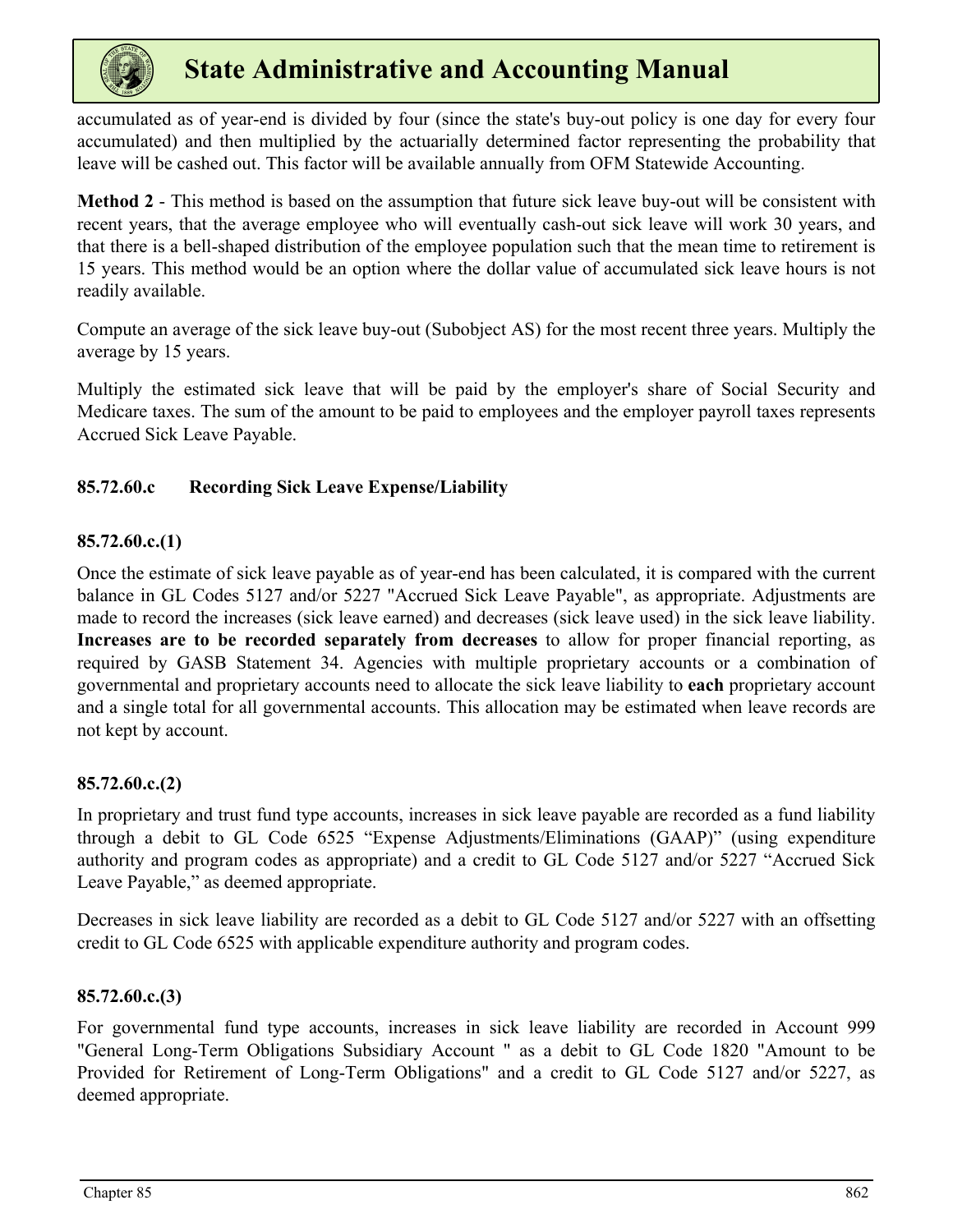<span id="page-14-0"></span>

Decreases in the sick leave liability are recorded as a debit to GL Code 5127 and/or 5227 and a credit to GL Code 1820.

# **85.72.65 Compensatory time payable**

July 1, 2009

#### **85.72.65.a General**

A liability accrues as certain employees accumulate compensatory time in that employees become entitled to a cash payment for all eligible accumulated compensatory time at intervals prescribed by regulation, collective bargaining agreement, or agency policy, as applicable. Additionally, a liability accrues to the state for certain payroll related payments (e.g., the employer's portion of pension benefit and social security and Medicare taxes). Governmental fund type accounts accumulate this liability in Account 999 "General Long-Term Obligations Subsidiary Account." Proprietary and trust fund type accounts record vacation leave payable as a fund liability.

### **85.72.65.b Establishing the Liability**

As a part of the year-end closing process, a determination is made of the dollar value of accumulated compensatory time due employees on June 30 using current salary levels. One of two methods is to be employed in this computation:

- Determine the accumulated compensatory time liability on an employee-by-employee basis by multiplying the hours worked at time-and-one-half by the respective employee's current hourly rate; or
- Multiply the total accumulated compensatory time hours worked at time-and-one-half by an average hourly rate. (This option is to be used only by those agencies not having an automated system capable of making the calculation on an individual employee basis.)

Once the dollar value of the compensatory time due employees is determined the employer portion of associated payroll related costs (i.e., pension and social security and Medicare taxes) is calculated. The sum of the amount payable to employees and the employer share of the related payroll taxes and benefits represents Accrued Compensatory Time Payable.

#### **85.72.65.c Recording Compensatory Time Expense/Liability**

#### **85.72.65.c.(1)**

Adjustments are made at the close of the fiscal year to record the increases (compensatory time earned) and decreases (compensatory time used) in the compensatory time liability. **Increases are to be recorded separately from decreases** to allow for proper financial reporting, as required by GASB Statement 34. Agencies with multiple proprietary accounts or a combination of governmental and proprietary accounts need to allocate the compensatory time liability to each proprietary account and a single total for all